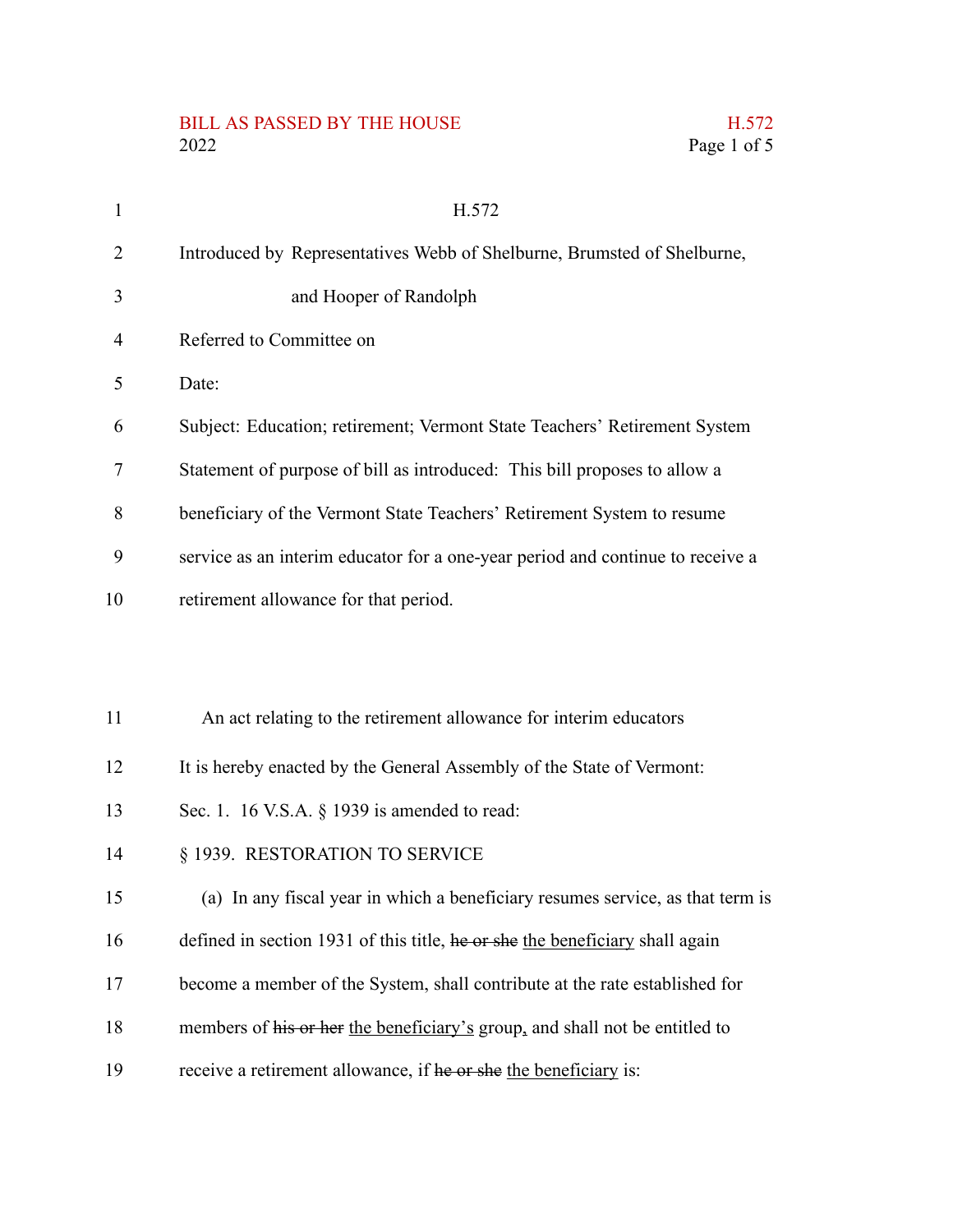## BILL AS PASSED BY THE HOUSE H.572<br>2022 Page 2 of 5

| $\mathbf{1}$   | (1) compensated in excess of the allowable number of days per school              |
|----------------|-----------------------------------------------------------------------------------|
| $\overline{2}$ | year as established by the Board for substitute teaching; or                      |
| 3              | (2) receives compensation in excess of 60 percent of the average                  |
| $\overline{4}$ | compensation in the teacher System.                                               |
| 5              | (b) If a person once again becomes a member under subsection (a) of this          |
| 6              | section, membership shall be retroactive to the beginning of the fiscal year in   |
| 7              | which the person resumed service and the member shall not be entitled to any      |
| 8              | retirement allowance received during that fiscal year. If the person received a   |
| 9              | retirement allowance during the fiscal year in which he or she resumed service,   |
| 10             | upon subsequent retirement the Board shall suspend his or her retirement          |
| 11             | allowance for a period necessary to reimburse the System for the total            |
| 12             | retirement allowance received during the period in which the beneficiary          |
| 13             | resumed service and became a member.                                              |
| 14             | (c) Upon subsequent retirement of a person who once again becomes a               |
| 15             | member under subsection (a) of this section, the beneficiary's former             |
| 16             | retirement allowance shall be restored, but the beneficiary shall not be entitled |
| 17             | to cost of living adjustments for the period during which he or she was           |
| 18             | restored to service. In addition to the former retirement allowance, a            |
| 19             | beneficiary shall be entitled to a retirement allowance separately computed for   |
| 20             | the period beginning with his or her last restoration to service for which the    |
| 21             | member has made a contribution.                                                   |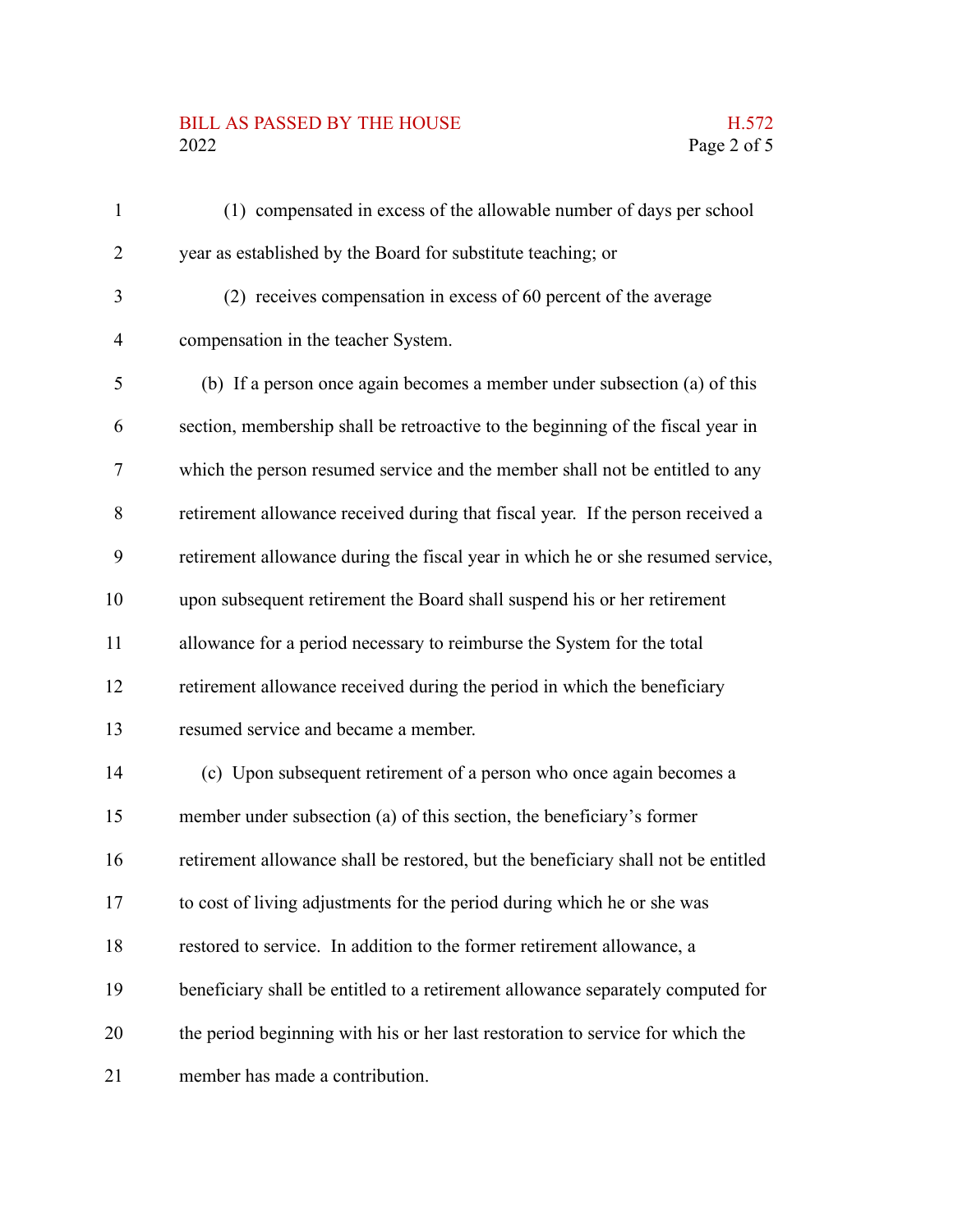| I  | (d) Notwithetending eny other provision of levy in eny figuel year, a           |
|----|---------------------------------------------------------------------------------|
| 2  | beneficity who retired from the System as a Group A or a Group C member         |
| 3  | may resume service under subsection (a) of this section to serve as an interim  |
| 4  | school educator for a period not to exceed one school year and receive the      |
| 5  | beneficiary's retirement allowance for the entire period that service is        |
| 6  | resumed, provided that the beneficiary:                                         |
| 7  | $(1)$ maintains an active educators' license in the area in which the           |
| 8  | beneficiary will serve as an interim educator; and                              |
| 9  | makes contributions at the rate established for members of the                  |
| 10 | <b>Denemiary Statute for the entire period that service is resulted.</b>        |
|    | $(d)(1)$ Notwithstanding any other provision of law, in any fiscal year, a      |
|    | <b>beneficiary who retired from the System as a Group A or a Group C member</b> |
|    |                                                                                 |

*may resume service under subsection (a) of this section to serve as an interim school educator for a period not to exceed one school year and receive the beneficiary's retirement allowance for the entire period that service is resumed, provided that:*

*(A) the beneficiary has received a retirement allowance for six months or more prior to resuming service;*

*(B) the beneficiary maintains or obtains an active educator's license in the area in which the beneficiary will serve as an interim educator;*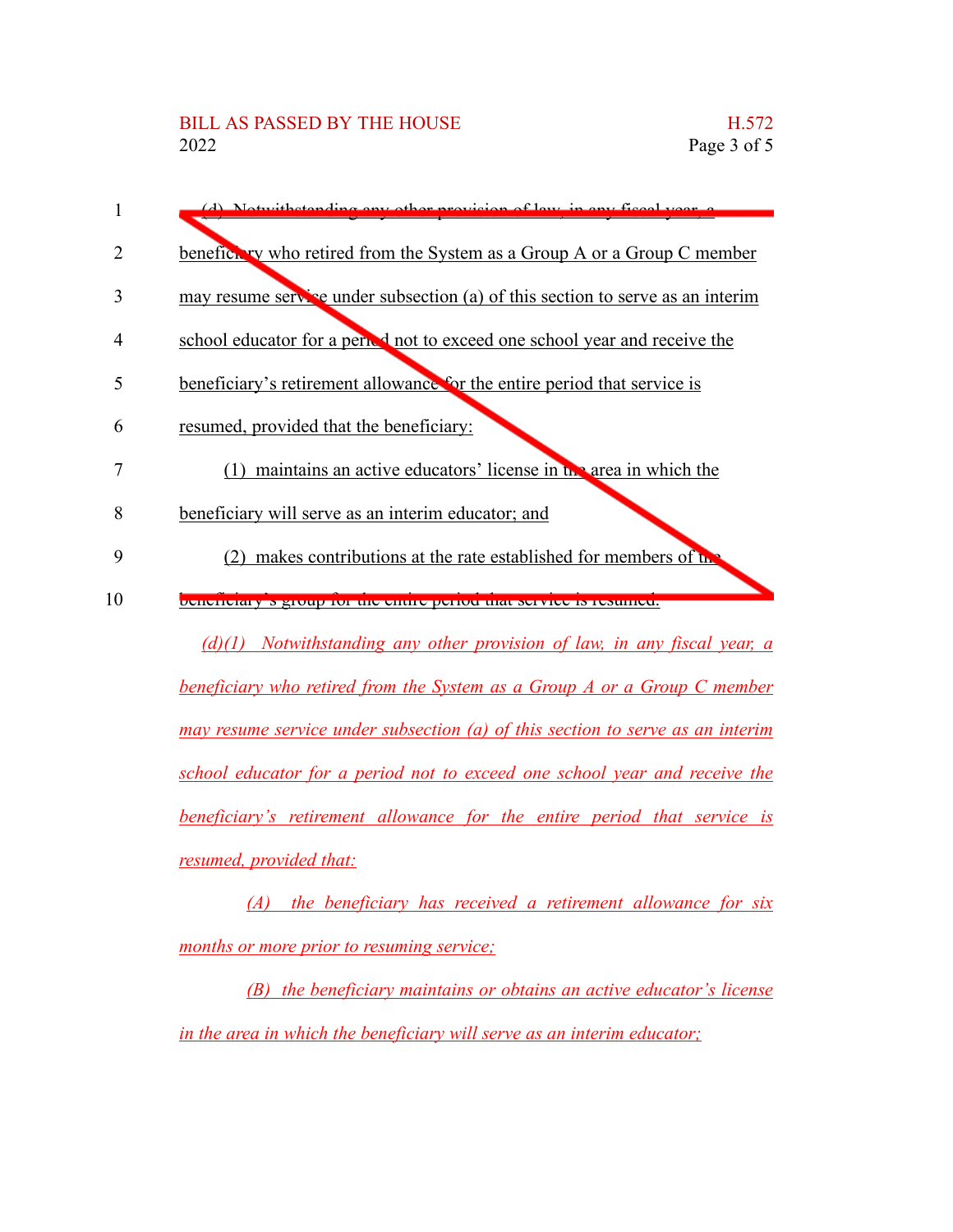*(C) the beneficiary makes contributions at the rate established for members of the beneficiary's group for the entire period that service is resumed;*

*(D) the source of funding for the employer's contributions for the beneficiary for the entire period that service is resumed is consistent with how contributions are paid for new members in the beneficiary's group as of the date service is resumed; and*

*(E) the employer of the beneficiary makes payments into the Retired Teachers' Health and Medical Benefits Fund, established in section 1944b of this title, for the entire period that service is resumed in a manner consistent with how those payments are made for new members in the beneficiary's group as of the date service is resumed.*

*(2) Upon subsequent retirement of a person who once again becomes a member under subdivision (1) of this subsection, the beneficiary shall not be entitled to a retirement allowance separately computed for the period that service was resumed.*

*(e)(1) Annually, on or before July 15 each year, each superintendent shall submit to the Agency of Education a report on the number of beneficiaries of the System who have resumed service pursuant to subsection (d) of this section.*

*(2) On or before August 15 each year, the Secretary of Education shall compile the data received by each superintendent pursuant to subdivision (1)*